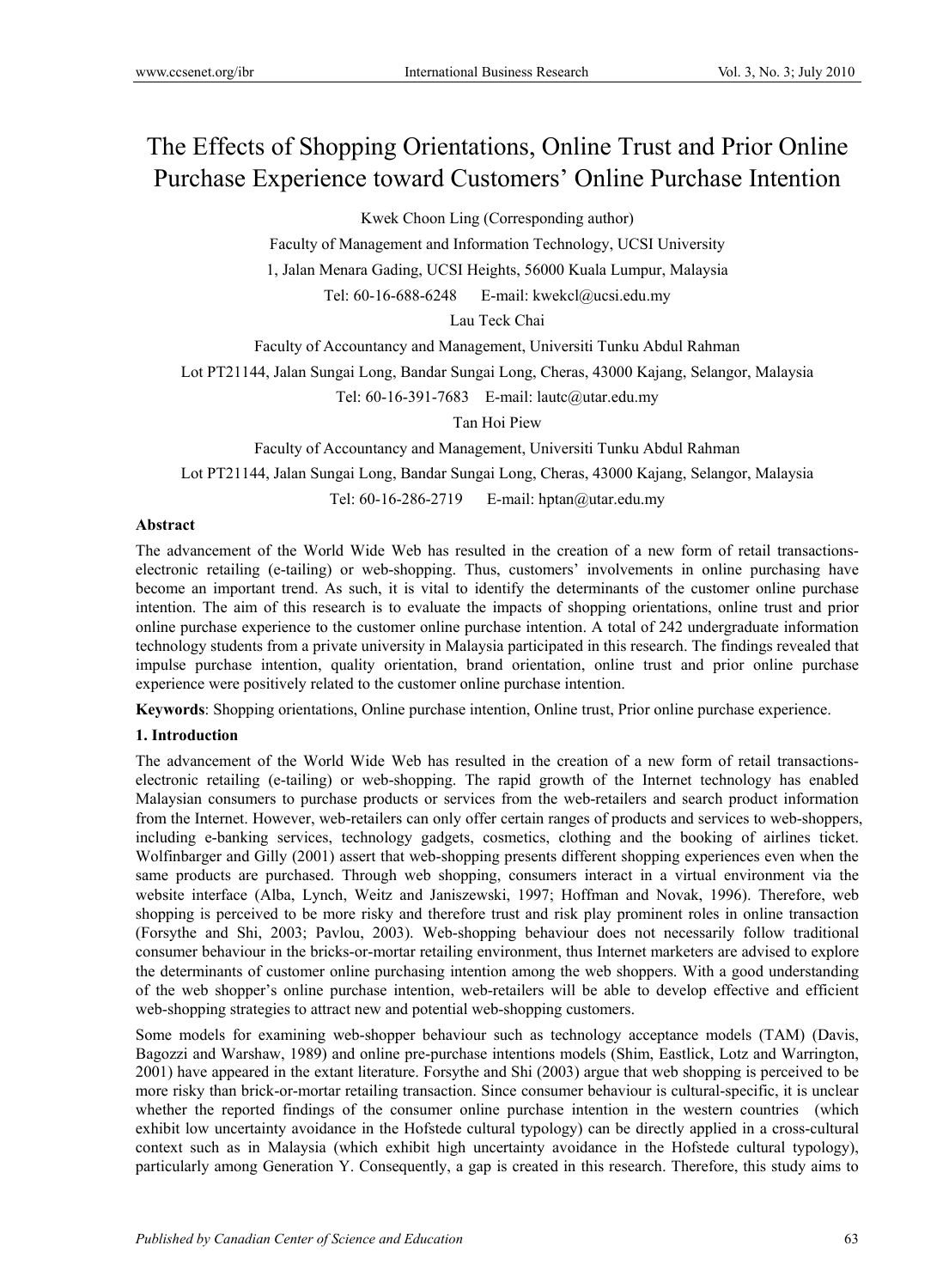examine the impacts of shopping orientations, online trust and prior online purchase intention on the customer online purchase intentions in Malaysia, particularly among Generation Y.

## **2. Literature Review**

## *2.1 Internet Subscription in Malaysia*

Based on the research carried out by Maddox and Gong (2005), the Internet market penetration rate has increased dramatically in Asia region. According to the Malaysia Internet Usage and Telecommunication report (retrieved from http://www.internetworldstats.com/asia/my.htm), the number of Internet subscribers has increased from 2.9 million in year 2004 to close to 5 million in year 2006. Thus, there is a sight of positive growth in the Internet subscription and Internet purchase in Malaysia. Considering that web shopping is still at the development stage in Malaysia, not much information is known about consumer attitude toward web shopping and factors that affect customer online purchase intention in the web-shopping environment. Therefore, it is crucial to identify the determinants of consumer online purchase intention in the web-shopping environment in Malaysia context.

## *2.2 Web-Shopping*

Advancement in the Internet technology has facilitated the growth of in-home shopping (Lumpkin & Hawes, 1985). Shim, Quereshi and Siegel (2000) define web shopping as the process consumers go through to purchase products or services over the Internet. The terms online-shop, Internet-shop, web-shop and online-store are used interchangeably in the extant literature. Web shopping is an e-commerce system used by shoppers in the context of business-to-consumer (B2C) or business-to-business (B2B).

From the consumer's viewpoint, web shopping allows web shopper to search and compare various product or service alternatives from different online stores that are located in different parts of the world. The interactive nature of the Internet offers opportunities for consumers to use the web shopping facilities effectively by improving the availability of product information, enabling direct multi attributes comparison, and reducing prospective buyers' information search costs (Alba, et. al., 1997).

The Internet can also provide benefits to companies. As consumers are increasingly using the Internet as a shopping approach in performing their purchasing activities, companies can take this opportunity to use the Internet as a medium to attract and maintain current and potential customers. In this vein, online retailers must understand consumers' perceptions of website characteristics and their online shopping behaviour. Thus, the research will try to explore the concept of customer online purchase intention and the antecedent relationship of shopping orientations, online trust and prior online purchase experience on customer online purchase intention.

## *2.3 Customer Online Purchase Intention*

Customer online purchase intention was one of the intensive research areas in the extant literature. Customer online purchase intention in the web-shopping environment will determine the strength of a consumer's intention to carry out a specified purchasing behaviour via the Internet (Salisbury, Pearson, Pearson and Miller, 2001). Furthermore, the theory of reasoned action suggested that consumer behaviour can be predicted from intentions that correspond directly in terms of action, target and context to that consumer behaviour (Ajzen and Fishbein, 1980). According to Day (1969), the intentional measures can be more effective than behavioural measures to capture customer's mind as customer may make purchases due to constraints instead of real preference when purchase is considered.

Purchase intention can be classified as one of the components of consumer cognitive behaviour on how an individual intends to buy a specific brand. Laroche, Kim and Zhou (1996) assert that variables such as consideration in buying a brand and expection to buy a brand can be used to measure consumer purchase intention. Based on the argument of Pavlou (2003), online purchase intention is the situation when a customer is willing and intends to become involved in online transaction. Online transactions can be considered as an activity in which the process of information retrieval, information transfer, and product purchase are taken place (Pavlou, 2003). The information retrieval and exchange steps are regarded as intentions to use a web site; however, product purchase is more applicable to an intention to handle a web-site (Pavlou, 2003). Therefore, it is crucial to evaluate the concept of online purchase intention in this study. In order to trigger customer online purchase intention, web retailers have to explore the impact of shopping orientations on the customer online purchase intention.

## *2.4 Shopping Orientations*

Brown, Pope and Voges (2001) define shopping orientations as related to general predisposition toward the acts of shopping. This predisposition may be demonstrated in different forms such as information search, alternative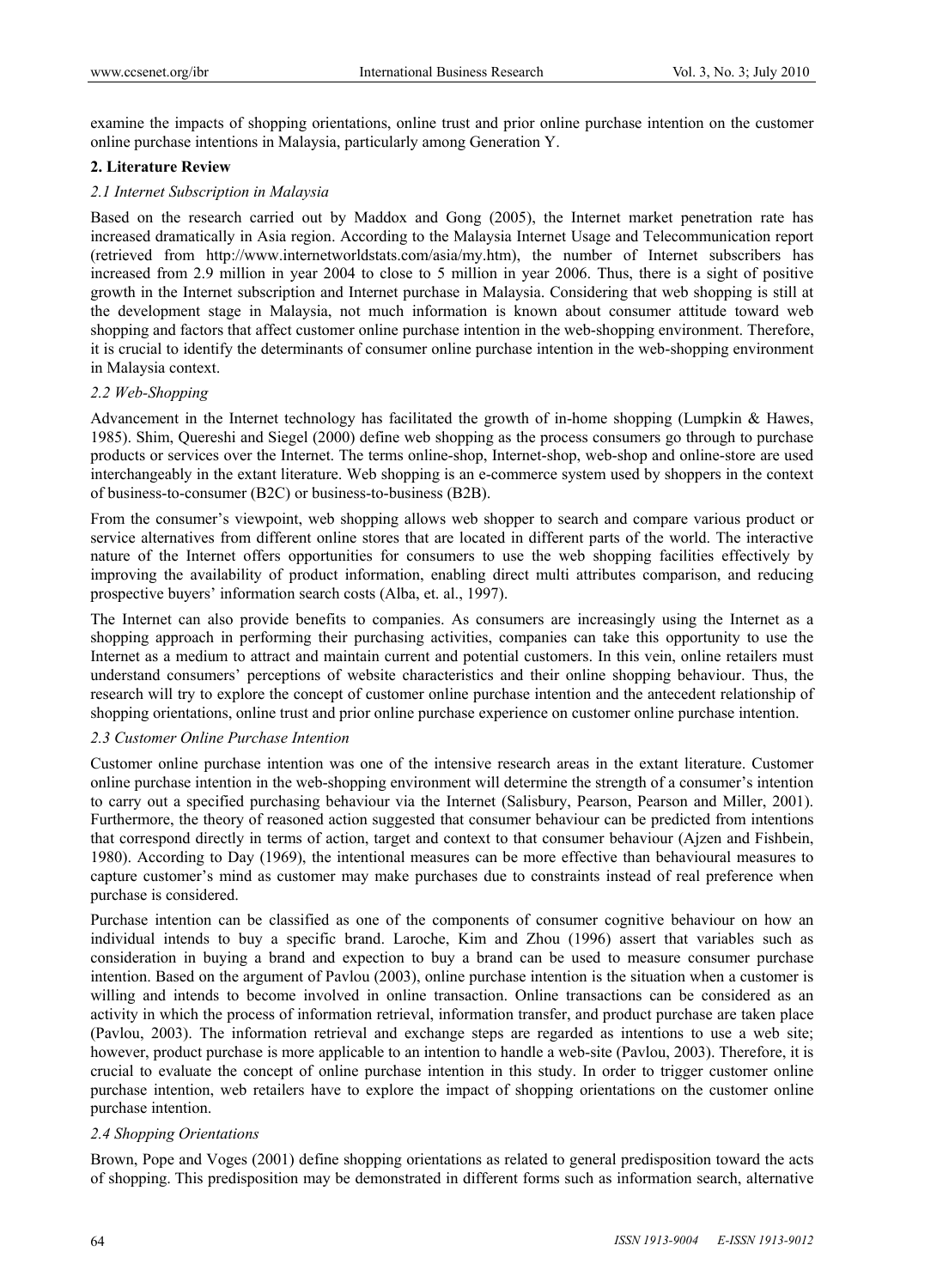evaluation, and product selection. Li, Kuo and Russell (1999) conceptualise the concept of shopping orientations as a specific portion of lifestyle and operationalised by a range of activities, interests and opinion statements that are relevant to the acts of shopping.

With the emergence of online shopping activities, customers' online shopping behaviour may be different in terms of their shopping orientations. Swaminathan, Lepkowska-White and Rao (1999) suggest that shopping orientations is one of the important indicators of making online purchase. Based on the relationship study between shopping orientations and online shopping orientation, Vijayasarathy and Jones (2000) identify seven types of shopping orientations, such as in-home shoppers who liked to shop from home; economic shoppers who shopped around before making purchase decisions; mall shoppers who preferred to shop at malls; personalized shoppers who liked to shop where they knew the salespeople; ethical shoppers who liked to shop in local stores to promote the community; convenience shoppers who placed a premium on convenience when shopping; and enthusiastic shoppers who enjoyed shopping. As the result of the study, it was found that customers who prefer traditional in-home shopping, such as by mail order via catalogs, tended to show high intentions toward online shopping, whereas individuals with a preference for mall shopping tended to have low online shopping intentions.

In the emergence of diverse retail outlets and increasing competition in the marketplace, online retailers must understand customers' shopping orientations in order to maximize customers' online purchase intention that leads to the increase in online sales. Several researchers have demonstrated that shopping orientations have significant impact on customer online purchase intention (Vijayasarathy & Jones, 2000; Park, 2002; Brown, et. al., 2001; Seock, 2003; Gehrt, Onzo, Fujita and Rajan, 2007). Shopping orientations is regarded as a multi-dimensional construct. According to Gehrt, et. al. (2007), there are 7 types of shopping orientations which include recreation, novelty, impulse purchase, quality, brand, price, and convenience. However, the present research will only explore three types of shopping orientation that includes impulse purchase orientation, quality orientation, and brand orientation. Thus, impulse purchase orientation, quality orientation, and brand orientation will be grouped under the category of shopping orientations. This together with online trust and prior online purchase experience will be tested as the independent variables for customer online purchase intention.

#### *2.5 Impulse Purchase Orientation*

Piron (1991) defines impulse purchase as an unplanned action that result from a specific stimulus. Rook (1987) argues that impulse purchase takes place whenever customers experience a sudden urge to purchase something immediately, lack substantive additional evaluation, and act based on the urge. Several researchers have concluded that customers do not view impulse purchase as wrong; rather, customers retrospectively convey a favourable evaluation of their behaviour (Dittmar, Beattie, and Friese, 1996; Hausman, 2000; Rook, 1987). Therefore, Ko (1993) reports that impulse purchase behaviour is a reasonable unplanned behaviour when it is related to objective evaluation and emotional preferences in shopping.

Wolman (1973) frames impulsiveness as a psychological trait that result in response to a stimulus. Weinberg and Gottwald (1982) state that impulse purchase is generally emanated from purchase scenarios that feature higher emotional activation, less cognitive control, and largely reactive behaviour. Impulse purchasers also tend to be more emotional than non-purchasers. Consequently, some researchers have treated impulse purchase as an individual difference variable with the anticipation that it is likely to affect decision making across situations (Beatty and Ferrell, 1998; Rook and Fisher, 1995).

Given the ongoing development of the digital economy and the shopping convenience being delivered through digitalized exchanges, one might reason that more impulse individuals may be more prone to online shopping. Donthu and Garcia (1999) assert that online shoppers were more likely to be impulse oriented. The study from Zhang, Prybutok and Strutton (2007) conclude that impulse purchase is positively related to the customer online purchase intention.

#### *2.6 Quality Orientation*

Quality is regarded as a key strategic component of competitive advantage and therefore the enhancement of product or service quality has been a matter of main concern to firms (Daniel, Reitsperger, and Gregson, 1995; Foster and Sjoblom, 1996). Garvin (1987) identifies five approaches to define quality: transcendent, product-based, user-based, manufacturing-based, and value-based. Transcendent definition of quality is synonymous with innate excellence. The assumption of transcendent approach is that quality is both absolute and universally recognizable. The product-based approach has its roots in economics. Garvin (1984) argues that differences in the quantity of some ingredients or attributes possessed by the product are considered to reflect differences in quality. Whereas in the user-based definition, quality is the extent to which a product or service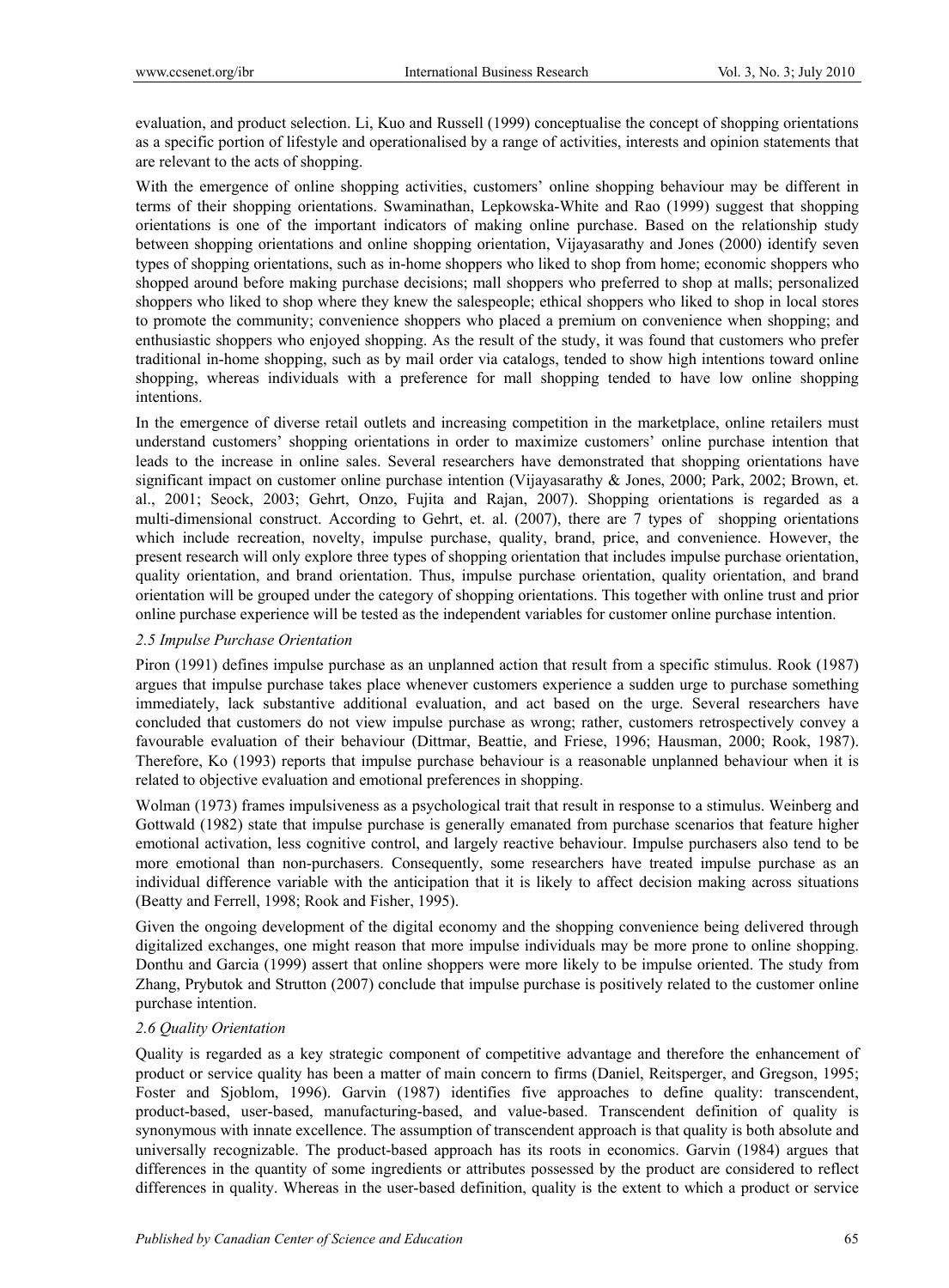meets or exceeds customers' expectations. The manufacturing-based approach has its roots in operation and production management. Its quality is defined as conformance to specifications (Crosby, 1979). Quality of conformance relates to the degree to which a product meets certain design standards. Besides, the value-based definition equates quality with performance at an acceptable price, or alternatively conformance at an acceptable cost.

The impact of quality orientation on online purchase intention is well documented in the extant literature. Bellenger and Korgaonkar (1980) state that recreational shoppers tended to consider quality, variety of product types and pleasant store atmosphere as important factors when choosing stores. In the context of web-shopping environment, Gehrt, et al. (2007) discovered that customers from the shopping enjoyment segment are positively inclined toward recreation, quality, and impulse orientations when making online purchase.

# *2.7 Brand Orientation*

A brand is defined as a name or symbol, trademark and package design that uniquely identifies the products or services of a retailer, and differentiates them from those of its competitors (Aaker, 1991). In the cyber marketplace, a corporate brand identity is a cognitive anchor and a point of recognition where customers perceive a great deal of uncertainty (Rajshekhar, Radulovich, Pendleton and Scherer, 2005). For many online retailers, the brand name is the company name. In the e-commerce environment, trusted corporate and brand names are used by customers as substitutes for product information when they intent to make online purchase (Ward and Lee, 2000).

Several studies have found that brand loyalty exhibits strong impact on purchase intention in the traditional offline retailing world (Hawes and Lumpkin, 1984; Sproles and Kendall, 1986). A strong brand name not only attracts new customers, but also has the lock-in ability to make customers feel comfortable with their purchase decisions. A study carried out by Jayawardhena, Wright and Dennis (2007) conclude that brand orientation is positively related to the customer online purchase intention.

# *2.8 Online Trust*

According to Kramer (1999), trust is a complex statement because individuals do not know what the motives and intentions of others are. Kimery and McCard (2002) define trust as customers' willingness to accept weakness in an online transaction based on their positive expectations regarding future online store behaviour. According to Barber (1983), trust is an expectation about individuals' behaviour within the society where they are living or by which they are ruled. Trust can be bestowed upon a person, an object (product), an organization (a business), an institution (the government) or a role (a professional of some kind).

Trust plays a key role in creating satisfied and expected outcomes in online transaction (Pavlou, 2003; Yousafzai, Pallister, and Foxall, 2003; Gefen and Straub, 2004; Wu and Cheng, 2005; Flavian and Guinaliu, 2006). According to the McCole and Palmer (2001), online purchasing necessitates online customer trust. Egger (2006) argues that sufficient trust needs to exist when placing an order online and when the customer submit his or her financial information and other personal data in undertaking financial transactions. Gefen (2000) asserts that the present of trust will increase the consumers' belief that the e-retailers will not engage in opportunistic behaviour. It has been demonstrated in the extant literature that trust beliefs positively influence customer online purchase intention (Verhagen, Meents, and Tan, 2006; Verhagen, Tan and Meents, 2004; McKnight, Choudhury and Kacmar, 2002; Lim, Sia, Lee and Benbasat, 2001; Jarvenpaa, Tractinsky, and Vitale, 1999). Jarvenpaa and Tractinsky (1999) and Gefen and Straub (2004) conclude that the higher the degrees of consumers' trust, the higher degree of consumers' purchase intentions of consumers.

Dimensions of online trust include security, privacy and reliability (Camp, 2001). Security is defined as the extent to which customers trust that the Internet is secure for them to transmit sensitive information to the business transaction (Kim and Shim, 2002). Security plays a crucial role in affecting the consumer attitudes and purchase intentions (Salisbury, et. al., 2001) because the present of perceived risk in transmitting sensitive information such as credit card numbers across the Internet (Janda, Trocchia, and Gwinner, 2002). Ernst and Young (cited in Lee and Turban, 2001) suggests that consumers may feel uncomfortable to release their personal information such as credit card and social security number through Internet because the consumers cannot physically check the quality of the products or monitor the safety and security of sending sensitive personal and financial information while shopping on the internet. Kim and Shim (2002) emphasize that the personal awareness of security has the significant influence on consumer attitudes and online purchase intentions.

Chen and Barnes (2007) define privacy as the consumers' trust about the performance of other party in the environment during the market transaction or consumption behaviour. Lee and Turban (2001) argue that high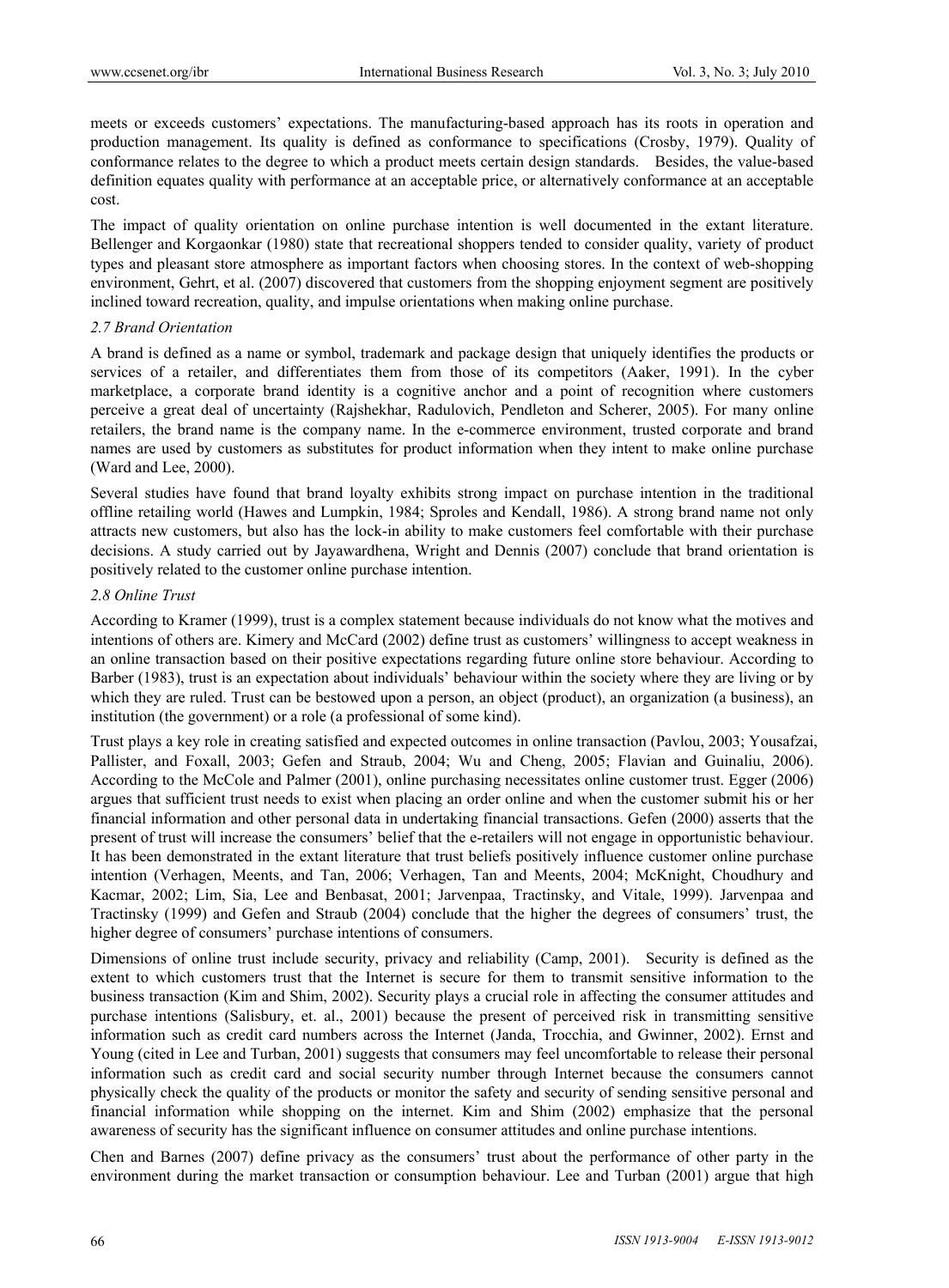level of security and privacy in the online shopping experience has a positive effect on consumer trust due to the perceived risk involved in the information exchange. Moreover, company reliability can influence the consumers' online trust and purchase intention (Balasubramanian, Konana, and Menon, 2003; Koufaris and Hampton-Sosa, 2004). In the web-shopping environment, most consumers assume that the large companies have better ability to increase their online trust (Koufaris and Hampton-Sosa, 2004). It is also proposed that a company with positive reputation does increase the consumers' trust (Doney and Cannon, 1997; Figueiredo, 2000).

# *2.9 Prior Online Purchase Experience*

Helson (1964) argued that an individual's response to a judgmental task is based on three aspects, which are sum of the individual's past experiences, context or background, and stimulus. Web shopping is a relatively new activity for a wide range of consumers, online purchases are still perceived as riskier than terrestrial ones (Laroche, Yang, McDougall and Bergeron, 2005). Therefore, web-shopping consumers will depend heavily on experience quality in which the experience quality can be obtained only through prior purchase experience.

Prior experiences will strongly affect future behaviour. In the web-shopping context, customers evaluate their online purchase experiences in terms of perceptions regarding product information, form of payment, delivery terms, service offered, risk involved, privacy, security, personalization, visual appeal, navigation, entertainment and enjoyment (Burke, 2002; Parasuraman and Zinkhan, 2002; Mathwick, Malhotra, and Rigdon, 2001).

According to Elliot and Fowell (2000), customer experience with the Internet drives the growth of Internet shopping. Shim and Drake (1990) argue that customers with strong online purchase intention in web shopping usually have prior purchase experiences that assist in reducing their uncertainties. Therefore, customers will only purchase product from the Internet after they have already experienced them. In additional, customers who have prior online purchase experience will be more likely to purchase through online than those who lack such experience. Seckler (2000) explains this phenomenon that as individual gain experience with web-shopping, perhaps with small purchases at first, they will be more likely to develop confidence and skills that facilitate more ambitious buying through the Internet.

Dabholkar (1994) asserts that when an individual has less prior knowledge of the problems encountered, behavioural choice is mostly depended on expectancy-value model. Therefore, shoppers who have never done an online purchase before are more risk-averse than who have bought products through online means (Lee and Tan, 2003). If prior online purchase experiences resulted in satisfactory outcomes, this will lead customers to continue to shop on the Internet in the future (Shim, et. al., 2001). Unfortunately, if these past experiences are evaluated negatively, customers will be reluctant to engage in online shopping in the future. This explains the importance of turning existing Internet shoppers into repeat shoppers by providing them with satisfying online shopping experiences (Weber and Roehl, 1999).

Based on the vast extant literature, it can be concluded that customer's online purchase experience will have a significant effect on his or her future purchase intention for online shopping (Shim et al., 2001; So et al., 2005; Brown, et. al., 2001; Lynch and Ariely, 2000).

# *2.10 Hypotheses*

Prior discussion has led to a brief examination of the existing literature and the development of the hypotheses in this research. The five hypotheses are:

- H1: Impulse purchase orientation is positively related to customer online purchase intention.
- H2: Quality orientation is positively related to customer online purchase intention.
- H3: Brand orientation is positively related to customer online purchase intention.
- H4: Online trust is positively related to the customer online purchase intention.
- H5: Prior online purchase experience is positively related to customer online purchase intention.

## **3. Methodology**

## *3.1 Research Design*

Positivism approach was adopted in this research because this method allowed the researcher to search for truths of the observation by empirical evidence via the hypothetico-deductive method (Jankowicz, 2005). Furthermore, descriptive research design was adopted as the study has clear problem statements, specific hypotheses and detailed body of knowledge (Malhotra, 2004).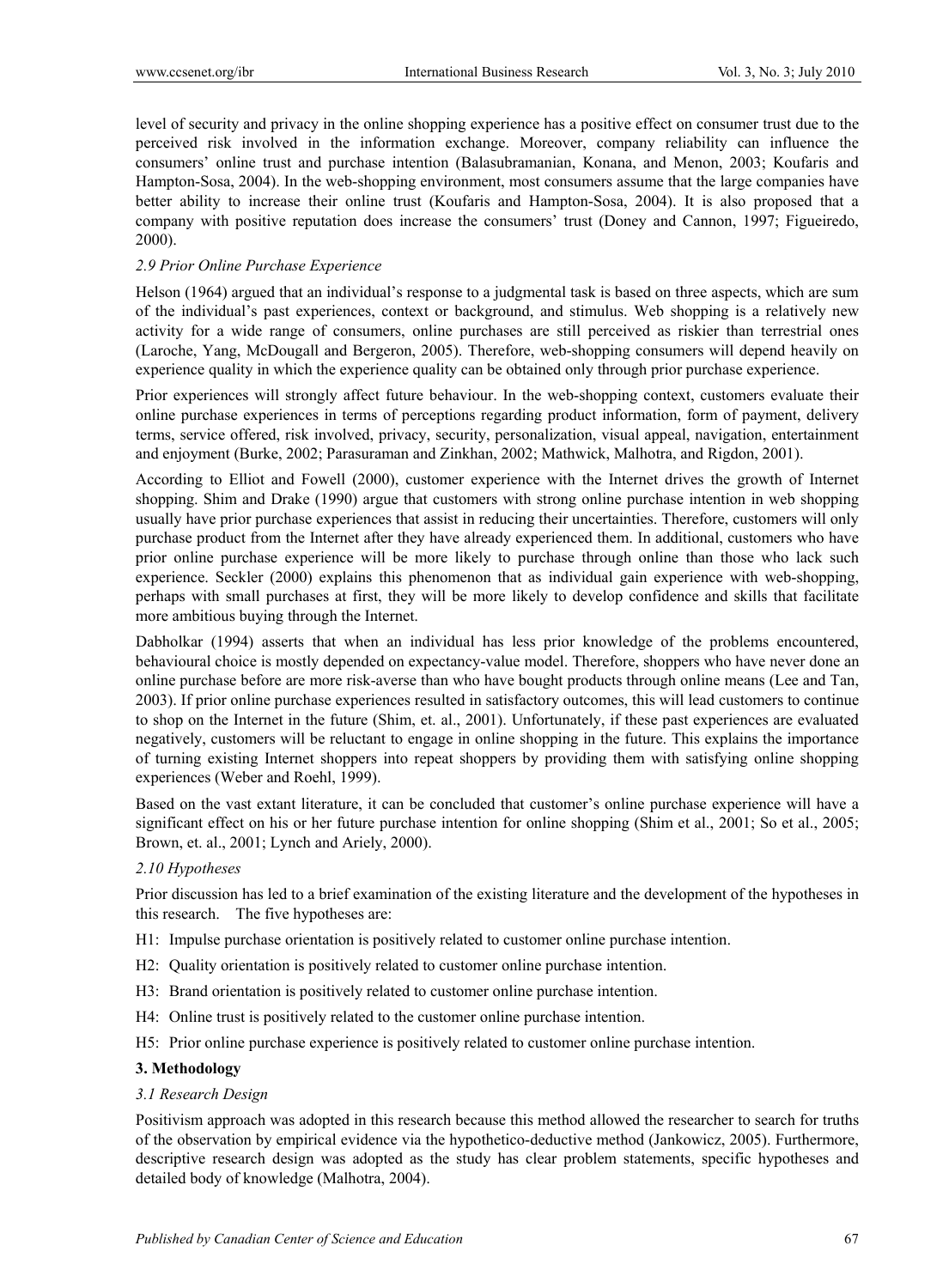## *3.2 Questionnaire Design*

The first part (Part A) of the questionnaire provides general information about the online purchasing behaviour of the potential respondents. The second part of the questionnaire elaborates the independent variables and dependent variable that would be tested in the survey. Questions in the form of scaled-response questions were adopted in the second part of the questionnaire because "scaling permits measurement of the intensity of respondents' answers" (Churchill and Brown, 2004, p.329). The third part of the questionnaire identifies demographic profile of the respondents.

The items of the questionnaire in this research were adopted from different sources of the extant literature.

The items for the independent variables "impulse purchase orientation", "quality orientation", and "brand orientation" are adapted from Gehrt, et. al. (2007) and Seock (2003). The items for the independent variable "online trust" are adapted from Chen and Barnes (2007). The items for the independent variable "prior online purchase intention" are adapted from Brunelle and Lapierre (2008). The items for the dependent variable "online purchase intention" are adapted from Chen and Barnes (2007). A 5-point Likert scale anchored by "strongly disagree" (1) to "strongly agree" (5) was used as the attitude measurement for the independent and dependent variables.

#### *3.3 Sampling*

Solomon, Dann, Dann and Russell-Bennett (2007, p.477) define Generation Y as "kids born between 1979 and 1994 (the younger siblings of Gen Xers)". Since the study focused on Generation Y, the target population covered all the undergraduate students enrolled in University 'A' and the sampling unit included all the current full-time undergraduate information technology students in University 'A'. All of these undergraduate students are born between 1986 and 1990. The university is one of the largest private universities in Malaysia; with an estimated student population of 18,000 pursuing 84 programs in nine faculties spread over four campuses. Students who had actual online purchase experience were targeted. The respondents were selected through the filtering question in the questionnaire. The targeted sample size was 250 and convenience-sampling technique was used to select potential respondents in this survey. Convenience sampling technique was adopted because the research looks for cross-cultural differences in consumer behaviour (ie., customer online purchase intention) (Zikmund, Babin, Carr and Griffin, 2010) and "convenience samples are best used for exploratory research when additional research will subsequently be conducted with a probability sample" (Zikmund, et al., 2010, p.396; Sekaran and Bougie, 2010). Respondents were instructed to answer the questions based on their most recent online purchase experience with one of the web-retailer via the Internet.

#### *3.4 Administration of Survey*

Self-administered survey method in the form of drop-off surveys technique was used to ensure the confidentiality and non-obligation aspects of participating in the survey. The survey was conducted in the lecture hall where respondents could return the questionnaires immediately into the box allocated. The voluntary nature of the participation was explained verbally as well as being indicated in the survey questionnaire. Students were invited to complete an anonymous survey questionnaire that took approximately 15 minutes of their time to complete.

A total of 250 sets of questionnaires were distributed and 248 questionnaires were collected. Out of that, 8 sets of questionnaires were considered unusable because they were incomplete. It was assumed that the respondents were either unwilling to cooperate or not serious with the survey. Therefore, subsequently only 242 usable questionnaires (96.8 percent) were used for data analysis using SPSS software version 14.

## **4. Research Results**

## *4.1 Respondents' Demographic Profile and Online Purchasing Behaviour*

Based on the survey, male respondents represented 52.07 percent of the total respondents while female respondents 47.93 percent. In the case of age distribution, the majority of the respondents were between the ages of 21 to 23 (76.86 percent). In terms of ethnic compositions, the respondents were mainly Chinese ethnic group (91.74 percent). In the category of current year of study, most of the respondents study in year 3 (62.81%). Based on the survey, all the respondents (100%) have the experience of purchasing products and services via the online mode. Movie tickets (33.34%) and technology gadgets (21.43%) were the two most common items purchased by the respondents. At least half of the respondents (53.72%) use credit card as a mode of payment in the online purchasing process.

## *4.2 Reliability Test*

The reliability of a measure indicates the stability and consistency with which the instrument measures the concept and helps to assess the 'goodness' of a measure (Cavana, Delahaye and Sekaran, 2001). All the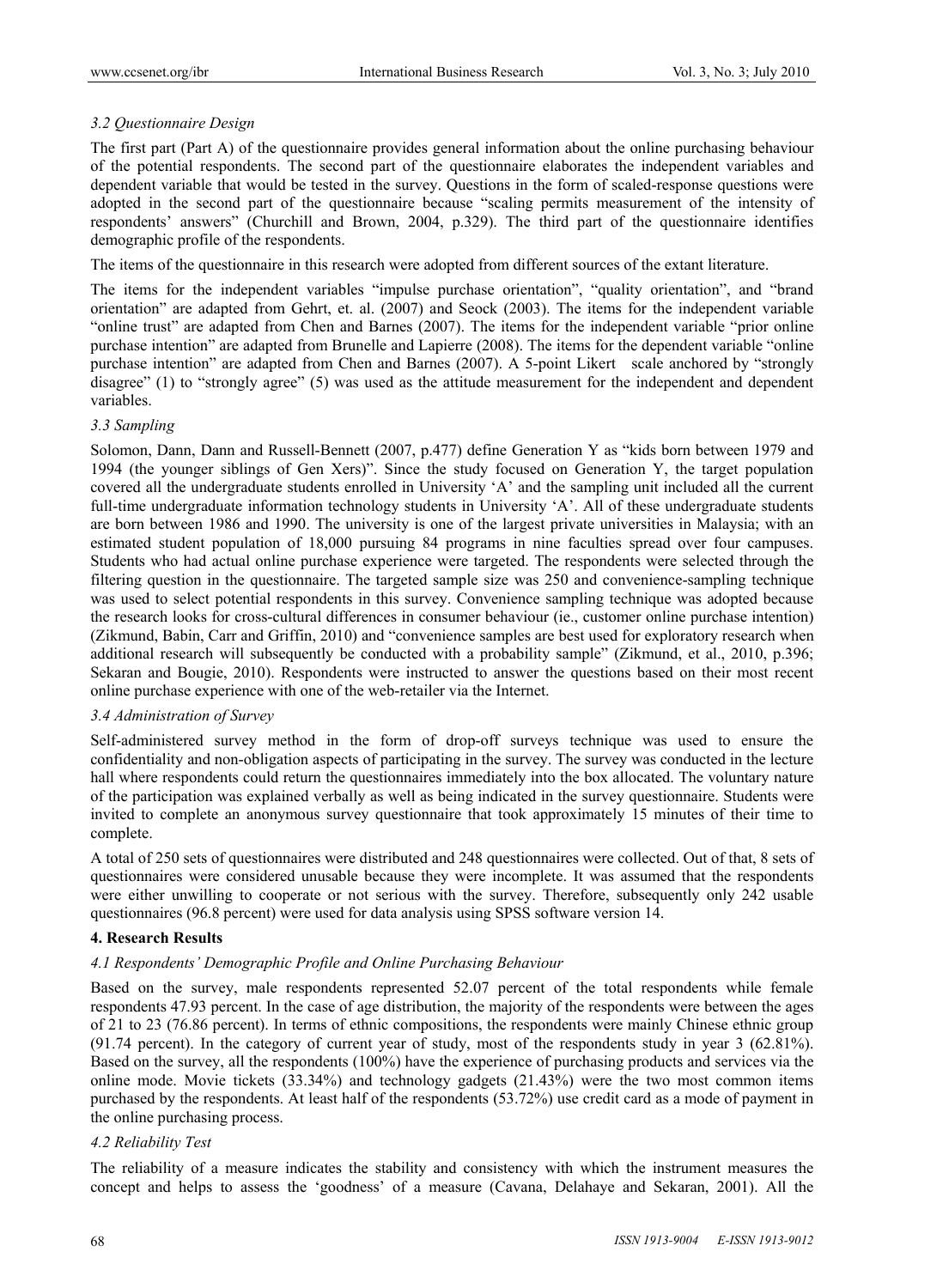constructs were tested for the consistency reliability of the items within the constructs by using the Cronbach Alpha reliability analysis. In Table 1, the results indicated that the Cronbach alpha for all the constructs were well above 0.7 as recommended by Cavana, et. al. (2001). Cronbach alpha for the constructs ranged from the lowest of 0.797 (prior online purchase experience) to 0.880 (online trust). In conclusion, the results showed that the scores of the Cronbach alpha for all the constructs used in this research exceeded the preferable scores of 0.70 and this indicated that the measurement scales of the constructs were stable and consistent.

# *4.3 Validity Test*

Construct validity was adopted as validity measurement and factor analysis was used to measure the construct validity (Cavana, et. al., 2001). The details of the factor analysis were presented in Table 1. Based on the output shown, factor analysis was appropriate because the value of Kaiser-Meyer-Olkin (KMO) was 0.867 (between 0.5 and 1.0) and the statistical test for Bartlett test of sphericity was significant ( $p = 0.000$ ; d.f. = 325) for all the correlations within a correlation matrix (at least for some of the constructs). Based on the principal components analysis and VARIMAX procedure in orthogonal rotation, the results also showed that the Eigenvalues for all the constructs were greater than 1.0, ranging from the lowest 8.210 (online purchase intention) to the highest of 18.131 (online trust). In terms of convergent validity, the factor loadings for all items within a construct were more than 0.50. Discriminant validity indicated that all items were allocated according to the different constructs. Therefore, the items were not overlapping and they supported the respective constructs.

## *4.4 Regression Analyses*

# 4.4.1 Multiple Regression Analysis

Before employing regression analysis, there are six assumptions to be addressed. The assumptions include: (1) normality; (2) linearity; (3) independence of error term; (4) free from multicollinearity; (5) free from heterocedasticity; and (6) free from outlier and influential observations (Field, 2005). Based on the normally distributed histogram that was generated from the SPSS analysis, the normality assumption was met because the distribution of the residuals appeared to be unimodal and symmetric. From the scatterplot diagram, both the conditions of linearity and free from heterocedasticity were met because the residuals appeared to be randomly scattered and showed no patterns or clumps when plotted against the predicted values. The independence of error term was also met because the value of Durbin-Watson was 1.886, which was close to 2 (the closer to the value to 2, the better the independence of error) (Field, 2005, p.189). From the multicollinearity statistics generated, VIF values were all well below 10 and the tolerance statistics were all well above 0.2; therefore the data was free from multicollinearity. Lastly, the normal p-p plot analysis indicated that the data was free from outlier and influential observations because the normal probability plot was seen to be a straight line and the spread of the residuals were uniformed when plotted against the predicted values.

The result of the multiple regression analysis was presented in Table 2. The p value of the impulse purchase orientation ( $p = 0.000$ ) is less than the alpha value of 0.05. Therefore, the research concludes that an impulse purchase orientation is positively related to the customer online purchase intention. Hypothesis 1 is supported. This finding supports the existing literature which states that the shopping orientations in term of impulse purchase will positively affect the online purchase intention (Zhang, et. al., 2007).

The p value for the quality orientation ( $p = 0.034$ ) is also less than the alpha value of 0.05. Therefore, it can be suggested that quality orientation is positively related to the customer online purchase intention. Hypothesis 2 is therefore supported. This finding supports the existing literature that quality orientations will positively influence the customer online purchase intention (Gehrt, et. al., 2007).

The result from the research also postulated that the brand orientation is positively related to the customer online purchase intention, as the alpha value is less than  $0.05$  (p value  $= 0.001$ ). Hypothesis 3 is therefore supported. According to Jayawardhera, et. al. (2007), brand orientation is positively related to the customer online purchase intention.

Hypothesis 4 is supported in this research. The p value of the online trust  $(p = 0.000)$  is less than the alpha value of 0.05. Therefore the hypothesis that indicates the positive relationship between online trust and the customer online purchase intention is supported. According to McCole and Palmer (2001), online purchasing necessitates online trust.

Finally, the result from the research also indicated that the prior online purchase experience is positively related to the customer online purchase intention, as the alpha value is less than 0.05 (p value = 0.000). Hypothesis 5 is therefore supported. According to Shim and Drake (1990), customers with strong online purchase intention in web-shopping usually have prior purchase experiences that assist in reducing their uncertainties.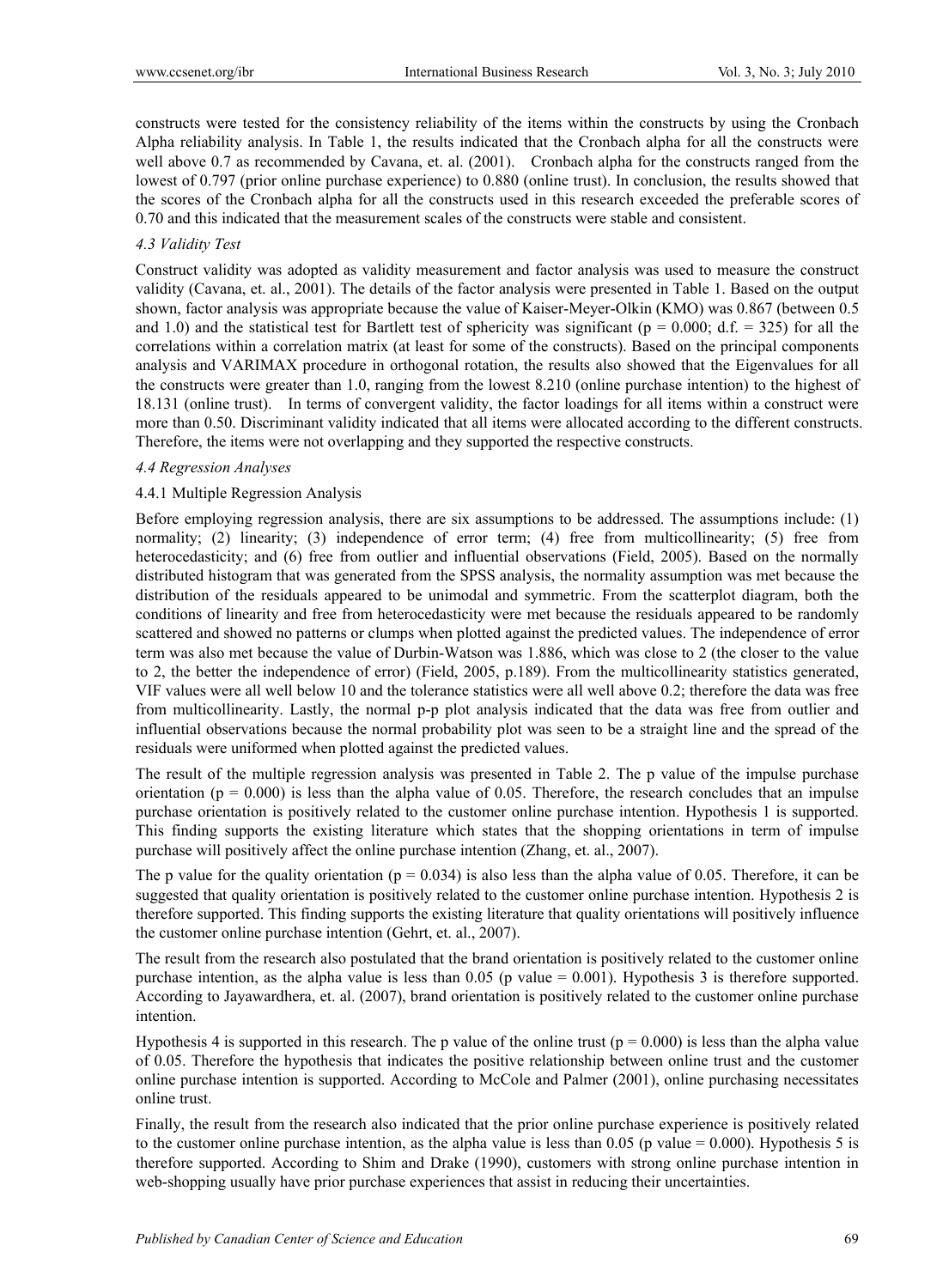Based on the SPSS output, the following multiple regression equation was formed:

*Customer Online Purchase Intention= -0.546 + 0.170 (Impulse Purchase Orientation) + 0.100 (Quality Orientation) + 0.130 (Brand Orientation) + 0.091 (Online Trust) + 0.279 (Prior Online Purchase Experience)* 

The values of the un-standardized Beta coefficient among the independent variables ranges from the weakest relationship of 0.091 (online trust) to the strongest relationship of 0.279 (prior online purchase experience). Therefore, "prior online purchase experience" is the most important antecedent in affecting the customer online purchase intention. "Impulse purchase orientation" (0.170), "brand orientation" (0.130), and "quality orientation" (0.100) are ranked second, third and fourth most important antecedents affecting the customer online purchase intention. In addition, the customer online purchase intention is explained 48.2 percent by the combination of the five independent variables (r square  $= 0.694$ ), which includes impulse purchase orientation, quality orientation, brand orientation, online trust and prior online purchase experience. Table 3 shows the summary of the five hypotheses and its outcomes.

#### **5. Conclusion**

#### *5.1 Implications of the Research*

The research findings have brought managerial implications to the various stakeholders. In terms of managerial implication, the research findings do provide some insights and feedbacks for the e-retailers to formulate and implement various business strategies to increase the customer online purchase intention. The research finding discovered that the antecedents of the customer online purchase intention could be applied in both low uncertainty avoidance countries and high uncertainty avoidance countries (especially in Malaysia), particularly among Generation Y. To create the condition for prior online purchasing experience, e-retailers can provide free samples or free subscription for the potential web shoppers to test the products or services. To increase the customer impulse purchase, e-retailers can provide e-mail updates on product development or offer special discounts for a limited time to the potential online customers. E-retailers may offer loyalty programmes or club memberships for those online customers who exhibit strong brand orientation. For targeting quality-orientated customers, e-retailers can provide full online version of product quality information and product search information through the website to them. To increase the level of online trust, e-retailers must provide honest and trustworthy information to the potential web shoppers at all time.

## *5.2 Limitations of the Research*

Although the research findings provide some new insights to researchers, these findings should be viewed in light of some limitations. The study in this research is focusing on those respondents who have some experiences in engaging online purchase intention. Therefore, the study does not cover those potential customers who do not have experienced in online transaction but have the intention to engage in online purchase activities. By incorporating the potential online customers in the study, this will enhance the generalisability of the subsequent research. In addition, the study does not explore the impact of gender differences in moderating the relationship between shopping orientations and customer online purchase intention. The finding from Jayawardhena, et. al. (2007) discovered that gender has a significant influence on online purchase intention. By incorporating the gender construct in studying the relationship between shopping orientations, and customer online purchase intention may able to enrich the extant literature. Lastly, the adoption of convenience sampling technique may limit how well the research represents the intended population (Zikmund, et al., 2010, p.396). Consequently, the respondents may not be representative and the study not generalisable.

## *5.3 Recommendations for Further Research*

Due to the limitations of this research, three recommendations are suggested for further research for the purpose of enhancing the study of the customer online purchase intention. It is proposed to evaluate the impacts of shopping orientations, online trust and prior online purchase experience on the customer online purchase intention among the potential customers who have strong intention to engage in online purchasing activities. Besides, it is recommended to evaluate the relationship between shopping orientations and customer online purchase intention based on gender differences as well as the role of gender in mediating the relationship between shopping orientations and customer online purchase intention. Lastly, it is suggested to utilize probability sampling technique to evaluate customer online purchase intention in the future research.

#### **References**

Aaker, D.A. (1991). *Managing brand equity: Capitalizing on the value of brand name*, New York: Free Press.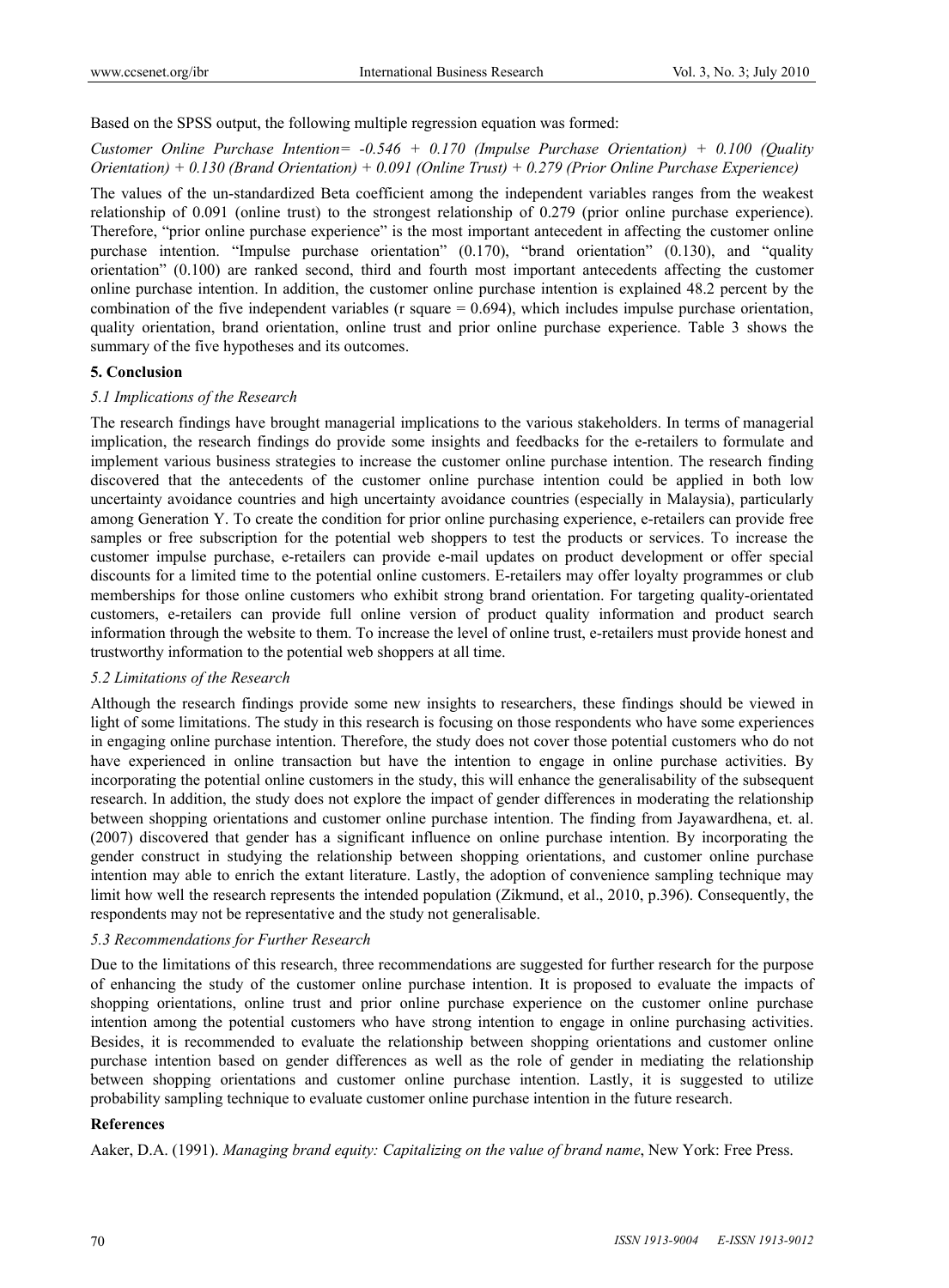Ajzen, I. and Fishbein, M. (1980). *Understanding attitudes and predicting social behavior*, New Jersey: Prentice-Hall.

Alba, J., Lynch, J., Weitz, B. and Janiszewski, C. (1997). 'Interactive home shopping: consumer, retailer, and manufacturer incentives to participate in electronic marketplaces', *Journal of Marketing,* 61(3), 38-53.

Balasubramanian, S., Konana, P. and Menon, N. (2003). 'Customer satisfaction in virtue environment: A study of online investing', *Management Service*, 49(7), 871-889.

Barber, B. (1983). *The Logic and Limits of Trust*, New Brunswick: Rutgers University Press.

Beatty, S.E. and Ferrell, M.E. (1998). 'Impulse buying: modeling its precursors', *Journal of Retailing*, 74(2), 169-191.

Bellenger, D.N., and Korgaonkar, P.K. (1980). 'Profiling the recreational shopper', *Journal of Retailing*, 56(3), 77-92.

Brown, M., Pope, N. and Voges, K. (2001). 'Buying or browsing? An exploration of shopping orientations and online purchase intention', *European Journal of Marketing*, 37(11), 1666-1684.

Brunelle, E. and Lapierre, J. (2008). 'Testing media richness theory to explain consumers' intentions of buying online', *Proceedings of the 10th International Conference on Electronic Commerce*. ACM International Conference Proceedings Series, 342.

Burke, R.R. (2002). 'Technology and the customer interface: What consumers want in the physical and virtual store?' *Journal of the Academy of Marketing Science*, 30(4), 411-432.

Camp, L.J. (2001). 'Trust and risk in Internet Commerce', Cambridge, M.A.: MIT Press.

Cassill, N.L., Thomas, J.B. and Bailey, E.M. (1997). 'Consumers' definitions of apparel value: an investigation of department store shoppers', *Journal of Fashion Marketing Management*, 1(4), 308-321.

Cavana, R.Y., Delahaye, B. L., and Sekaran, U. (2001). *Applied business research: Qualitative and quantitative methods*, Queensland: John Wiley & Sons.

Chen, Yu-Hui and Barnes, S. (2007). 'Initial trust and online buyer behavior', *Industrial Management & Data Systems*, 107(1), 21-36.

Churchill, G.A. and Brown, T.J. (2004). *Basic marketing research*, 5th edn, Ohio: South-Western.

Crosby, P.B. (1979). Quality is free: The art of making quality certain, New York: New American Library.

Dabholkar, P. (1994). 'Incorporating choice into an attitudinal framework: analyzing models of mental comparison processes', *Journal of Consumer Research*, 21(1), 100-118.

Daniel, S.J., Reitsperger, W.D. and Gregson, T. (1995). 'Quality consciousness in Japanese and U.S. electronics manufacturers: An examination of the impact of quality strategy and management control systems on perceptions of the importance of quality to expected management rewards', *Management Accounting Research*, 6(4), 367-382.

Davis, F.D., Bagozzi, R.P. and Warshaw, P.R. (1989). 'User acceptance of computer technology: A comparison of two theoretical models', *Management Science*, 35(8), 982-1003.

Day, G. (1969) 'A two dimensional concept of brand loyalty', *Journal of Advertising Research*, 9(3), 29-35.

Dittmar, H., Beattie, J. and Friese, S. (1996). 'Object, decision and considerations and self image in men's and women's impulse purchases', *International Journal of Psychonomics*, 93(1-3), 187-206.

Doney, P.M. and Cannon, J.P. (1997). 'An examination of the nature of trust in buyer-seller relationships', *Journal of Marketing*, 61(2), 35-51.

Donthu, N. and Garcia, A. (1999). 'The internet shopper', *Journal of Advertising Research*, 39(3), 52-58.

Egger, A. (2006). 'Intangibility and perceived risk in online environments', *Academy of Marketing*, London: University of Middlesex.

Elliot, S. and Fowell, S. (2000). 'Expectations versus reality: A snapshot of consumer experiences with internet retailing', *International Journal of Information Management*, 20(5), 323-336.

Figueiredo, J.M. (2000). 'Finding sustainability in electronic commerce', *Sloan Management Review*, 41(4), 41-51.

Field, A. (2005). *Discovering statistics using SPSS*, 2<sup>nd</sup> edn. London: SAGE Publications Ltd.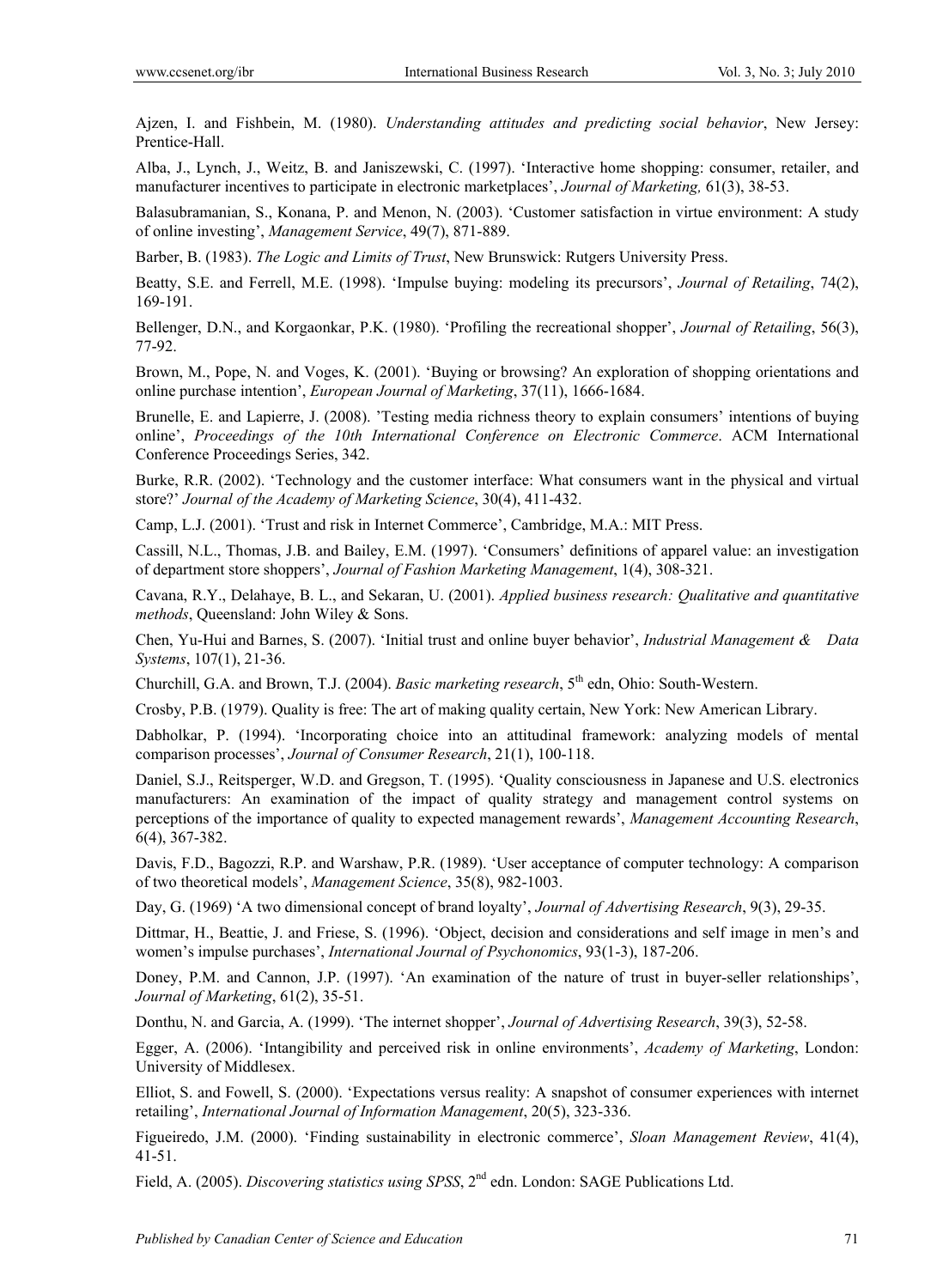Flavian, C. And Guinaliu, M. (2006). 'Consumer trust, perceived security and privacy policy: Three basic elements of loyalty to a web site', *Industrial Management & Data Systems*, 106(5), 601-620.

Forsythe, S.M. and Shi, B. (2003). 'Consumer patronage and risk perceptions in internet shopping', *Journal of Business Research*, 56(11), 867-875.

Foster, G. and Sjoblom, L. (1996). 'Quality improvement drivers in the electronic industry', *Journal of Management Accounting Research*, 8, 55-86.

Garvin, D.A. (1984). 'What does product quality really mean?', *Sloan Management Review*, Fall, 25-43.

Garvin, D.A. (1987). 'Competing on the eight dimensions of quality', *Harvard Business Review*, 65(6), 101-109.

Gefen, D. (2000). 'E-commerce: The role of familiarity and trust', *OMEGA The International Journal of Management Science*, 28(6), 725-737.

Gefen, D. And Straub, D.W. (2004). 'Consumer trust in B2C e-commerce and the importance of social presence: Experiments in e-products and e-services', *Omega*, 32(1), 407-424.

Gehrt, K.C., Onzo, N., Fujita, K. and Rajan, N.R. (2007). 'The emergence of internet shopping in Japan: identification of shopping orientation-defined segment', *Journal of Marketing Theory and Practice*, 15(2), 167-177.

Hausman, A. (2000). 'A multi-method investigation of consumer motivations in impulse buying behavior', *Journal of consumer marketing*, 17(15), 403-419.

Hawes, J.M. and Lumpkin, J.R. (1984). 'Understanding the shopper', *Journal of the Academy of Marketing Science*, 12(4), 200-218.

Helson, H. (1964). *Adaptation-level theory*, New York: Harper & Row.

Hoffman, D.L. and Novak, T.P. (1996). 'Marketing in hypermedia computer-mediated environments: conceptual foundations', *Journal of Marketing*, 60(3), 50-68.

Howell, R. D. (1979). *A multivariate examination of a patronage model: The impact of values and life styles on shopping orientations*. Unpublished doctoral dissertation, University of Arkansas, Fayetteville.

Janda, S., Trocchia, P.J. and Gwinner, K.P. (2002). 'Consumer perceptions of internet retail service quality', *International Journal of Service Industry Management,* 13(5), 412-431.

Jankowicz, A.D. (2005). *Business research project*, 4<sup>th</sup> edn. London: Thomson Learning.

Jarvenppa, S.L. and Tractinsky, N. (1999). 'Consumer trust in an Internet store: A cross-cultural validation', *Journal of Computer-Mediated Communications*, 5(2).

Jarvenppa, S.L., Tractinsky, N. and Vitale, M. (1999). 'Consumer trust in an internet store', *Information Technology and Management*, 1(12), 45-71.

Jayawardhena, C., Wright, L.T. and Dennis, C. (2007). 'Consumer online: Intentions, orientations and segmentation', *International Journal of Retail & Distribution Management*, 35(6), 515-526.

Kim, Y.M. and Shim, K.Y. (2002). 'The influence of internet shopping mall characteristics and user traits on purchase intent', *Irish Marketing Review*, 15(2), 25-34.

Kimery, K.M. and McCard, M. (2002). 'Third-party assurances: Mapping the road to trust in e-retailing', *Journal of Information Technology Theory and Application*, 4(2), 63-82.

Ko, S. (1993). *The study of impulse buying of clothing product*. Unpublished Master's thesis, Seoul National University, Seoul.

Koufaris, M. and Hampton-Sosa, W. (2004). 'The development of initial trust in an online company by new customers', *Information & Management*, 41(3), 377-397.

Kramer, R.M. (1999). 'Trust and distrust in organizations: Emerging perspectives, enduring questions', *Annual Review of Psychology*, 50, 569-598.

Laroche, M., Kim, C. and Zhou, L. (1996). 'Brand familiarity and confidence as determinants of purchase intention: an empirical test in a multiple brand context', *Journal of Business Research*, 37(2), 115-120.

Laroche, M., Yang, Z., McDougall, G.H.G. and Bergeron, J. (2005). 'Internet versus bricks- and mortar retailers: An investigation into intangibility and its consequences', *Journal of Retailing*, 81(4), 251-267.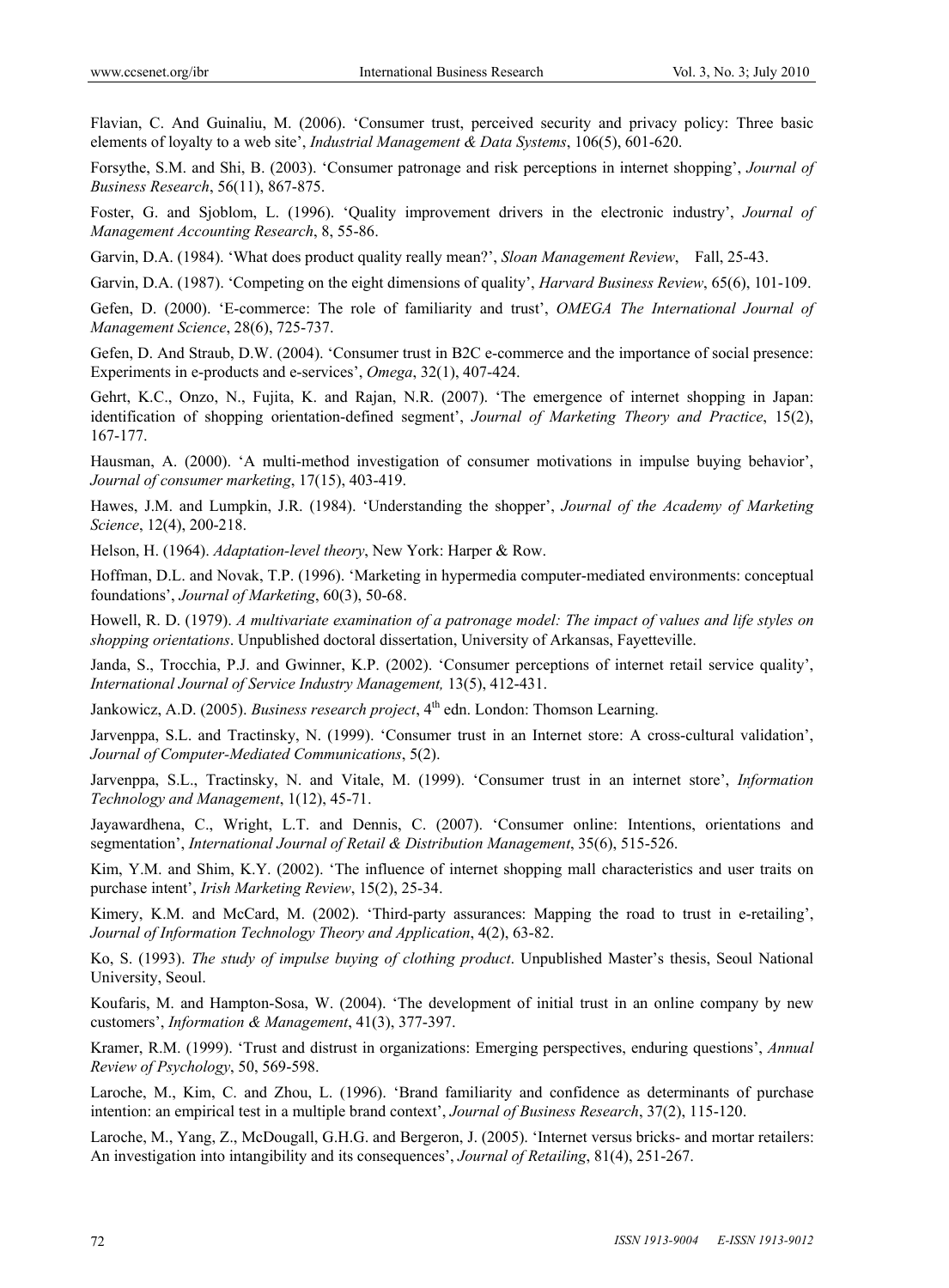Lee, K.S. and Tan, S.J. (2003). 'E-retailing versus physical retailing: A theoretical model and empirical test of consumer choice', *Journal of Business Research*, 56(11), 877-885.

Lee, M.K.O. and Turban, E. (2001). 'A trust model for consumer internet shopping', *International Journal of Electronic Commerce*, 49(1), 75-91.

Li, H., Kuo, C. and Russel, M.G. (1999). 'The impact of perceived channel utilities, shopping orientations, and demographics on the consumer's online buying behavior', in Steinfield, C.W., New Directions in Research on E-Commerce. Purdue University Press: Indiana.

Lim, K.H., Sia, C.L., Lee, M.K.O. and Benbasat, I. (2001). 'How do I trust you online and, if so, will I buy? An empirical study on designing web contents to develop online trust', *The University of British Columbia,*  Vancouver.

Lumpkin, J. R., & Hawes, J. M. (1985). 'Retailing without stores: An examination of catalog shoppers', *Journal of Business Research*, 13(2, April), 139-151.

Lynch, J.G.Jr. and Ariely, D. (2000). 'Wine online: Search costs affect competition on price, quality, and distribution', *Marketing Science*, 19(1), 83-103.

Maddox, L.M. and Gong, W. (2005). 'Effects of URLs in traditional media advertising in China', *International Marketing Review*, 22(6), 673-692.

Malaysia Internet Usage and Telecommuication Report. Retrieved April 4, 2010, from http://www.internetworldstats.com/asia/my.htm

Malhotra, N.K. (2004). *Marketing research: An applied orientation*, 4<sup>th</sup> edn, New Jersey: Prenticall-Hall.

Mathwick, C., Malhotra, N. and Rigdom, E. (2001). 'Experiential value: Conceptualization, measurement and application in the catalog and Internet shopping environment', *Journal of Retailing*, 77(1), 39-56.

McCole, P. and Palmer, A. (2001). 'A critical evaluation of the role of trust in direct marketing over the internet', *World Marketing Congress*, University of Cardiff, Wales.

McKnight, D.H., Choudhury, V. and Kacmar, C. (2002). 'Developing and validating trust measures for e-commerce: An integrative typology', *Information Systems Research*, 13(3), 334-359.

Parasuraman, A. and Zinkhan, G.M. (2002). 'Marketing to and serving customers through the Internet: An overview and research agenda', *Journal of the Academy of Marketing Science*, 30(4), 286-295.

Park, C. (2002). *A Model on the Online Buying Intention with Consumer Characteristics and Product Type*. Department of Management Information Systems/ Korea University, Jochiwon, Chungnam, South Korea.

Pavlou, P.A. (2003). 'Consumer acceptance of electronic commerce: integrating trust and risk with the technology acceptance model', *International Journal of Electronic Commerce*, 7(3), 101-134.

Piron, F. (1991). 'Defining impulse purchasing', *Advances in Consumer Research* 18, Rebecca Holman and Michael Solomon, eds., Provo, UT: Association for consumer research 509-514.

Rajshekhar, G.J., Radulovich, L.P., Pendleton, G. and Scherer, R.F. (2005). 'Sustainable competitive advantage of internet firms: A strategic framework and implications for global marketers', *International Marketing Review*, 22(6), 658-672.

Rook, D.W. (1987). 'The buying impulse', *Journal of Consumer Research*, 14(2), 189-1999.

Rook, D.W. and Fisher, R.J. (1995) 'Normative influence on impulse buying behavior', *Journal of Consumer Research*, 22, 305-313.

Salisbury, W.D., Pearson, R.A., Pearson, A.W. and Miller, D.W. (2001). 'Perceived security and worldwide web purchase intention. *Industrial Management & Data Systems*, 101(4), 165-177.

Seckler, V. (2000). 'Survey says Web apparel buys doubled', *Women Wear Daily*, 12, July, pp.2.

Seiders, K., Berry, L.L., and Gresham, L.G. (2000). 'Attention, retailers! How convenient is your convenience strategy?', *Sloan Management Review*, 41(3), 79-89.

Sekaran, U. and Bougie, R. (2010). *Research methods for business*, 5<sup>th</sup> edn, West Sussex: John Wiley & Sons.

Seock, Yoo-Kyoung. (2003). *Analysis of clothing websites for young customer retention based on a model of customer relationship management via the internet*. Unpublished doctoral dissertation, Virginia Polytechnic Institute and State University.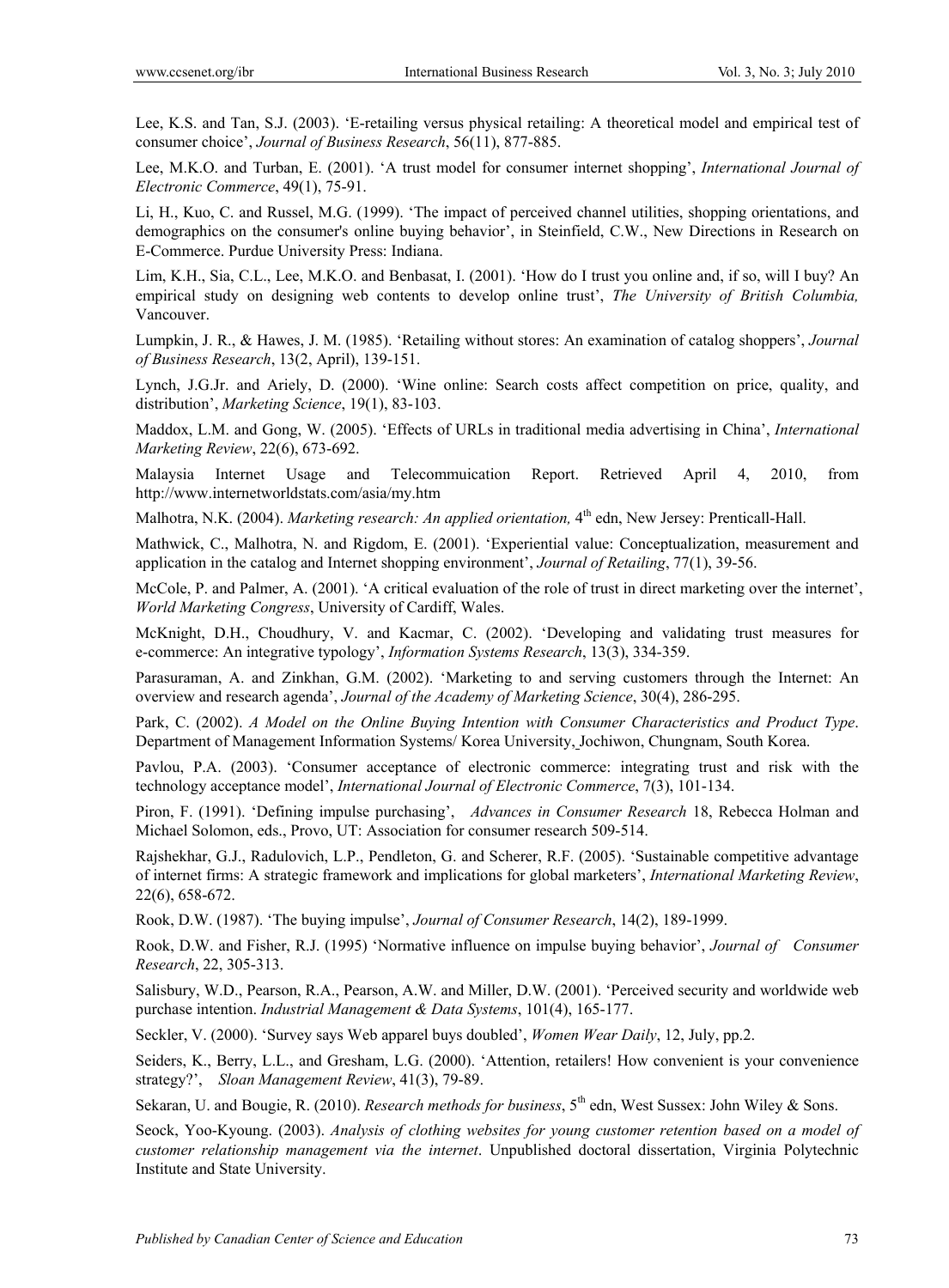Shim, S. and Drake, M.F. (1990). 'Consumer intention to utilize electronic shopping', *Journal of Direct Marketing*, 4(2), 22-33.

Shim, S., Eastlick, M.A., Lotz, S.L. and Warrington, P. (2001). 'An online prepurchase intentions model: the role of intention to search', *Journal of Retailing*, 77(3), 397-416.

Shim, S. and Kotsiopulos, A. (1992). 'Patronage behavior of clothing shopping: Part I. Shopping orientations, store attributes, information sources, and personal characteristics', *Clothing and Textiles Research Journal*, 10(2), 48-57.

Shim, J.K., Quereshi, A. A. and Siegel, R.M. (2000). *The international handbook of electronic commerce*. Glenlake Publishing Company. The Emerging Digital Economy, U.S.Department of Commerce.

Solomon, M.R., Dann, S., Dann, S. and Russell-Bennett, R. (2007). *Consumer behaviour: Buying, having, being*, NSW: Prentice Hall.

Sproles, G.B. and Kendall, E.L. (1986). 'A methodology for profiling consumers' decision making styles', *The Journal for Consumer Affairs*, 20(2), 267-279.

Swaminathan, V., Lepkowska-White, E. & Rao, B. (1999). 'Browser or buyers in cyberspace? An investigation of factors influencing electronic exchange', *Journal of Computer- Mediated Communication*, 5(1), 1-23.

Verhagen, T., Meents, S. and Tan, Y.H. (2006). 'Perceived risk and trust associated with purchasing at electronic marketplace', *European Journal of Information Systems*, 15(6), 542-555.

Verhagen, T., Tan, Y.H. and Meents, S. (2004). 'An empirical exploration of trust and risk associated with purchasing at electronic marketplaces', *17th Bled eCommerce Conference eGlobal*, Bled, Slovenia, 21-23 June.

Vijayasarathy, L.R., & Jones, J.M. (2000). 'Intentions to shop using Internet catalogues: Exploring the effect of the product types, shopping orientations, and attitudes toward computers', *Electronic Market*, 10(1), 29-38.

Ward, M.R. and Lee, M.T. (2000). 'Internet shopping, consumer search, and product branding', *Journal of Product and Brand Management*, 9(1), 6-21.

Weber, K. and Roehl, W. (1999). 'Profiling people searching for and purchasing travel products on the World Wide Web', *Journal of Travel Research*, 37(3), 291-298.

Weinberg, P. and Gottwald, W. (1982). 'Impulse consumer buying as a result of emotions', *Journal of Business Research*, 10(1), 43-48.

Wolfinbarger, M. and Gilly, M.C. (2001). 'Shopping online for freedom, control, and fun', *California Management Review*, 43(2), 34-55.

Wolman, B. (1973). *Dictionary of behavioral science,* New York: Van Nostrand Reinhold.

Wu, J.J. and Cheng, Y.S. (2005). 'Towards understanding members' interactivity, trust, and flow in online travel community', *Industrial Management & Data Systems*, 105(7), 937-954.

Yousafzai, S.Y., Pallister, J.G. and Foxall, G.R. (2003). 'A proposal model of e-trust for electronic banking', *Technovation*, 23(1).

Zhang, X., Prybutok, V.R. and Strutton, D. (2007). 'Modeling influences on impulse purchasing behaviors during online marketing transactions', *Journal of Marketing Theory and Practice*, 15(1), 79-89.

Zikmund, W.G., Babin, B.J., Carr, J.C. and Griffin, M. (2010). *Business research methods*, 9<sup>th</sup> edn, Canada: South-Western Cengage Learning.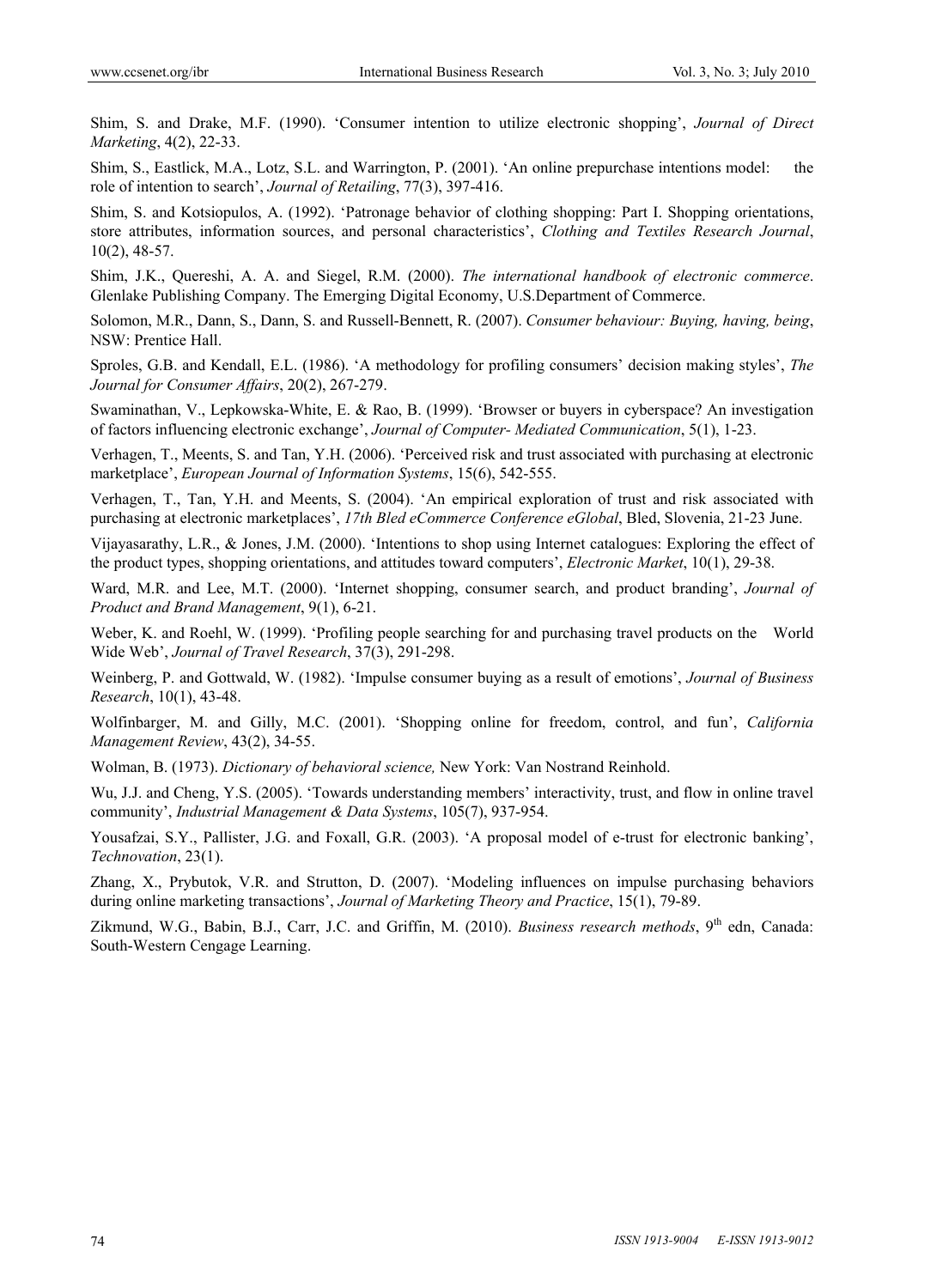| Factor's<br>Name | Variable                                            | Factor<br>Loading | Eigen-value | Percentage<br>of Variance<br>Explained | Cronbach's<br>Reliability<br>Coefficients |
|------------------|-----------------------------------------------------|-------------------|-------------|----------------------------------------|-------------------------------------------|
| Impulse          | I am impulsive when purchasing                      | 0.729             | 2.388       | 10.308                                 | 0.798                                     |
| Purchase         | products/services through web-retailer.             | 0.769             |             |                                        |                                           |
| Orientation      | When my intention is to merely browse through       |                   |             |                                        |                                           |
|                  | the web site, I sometimes make a purchase.          | 0.829             |             |                                        |                                           |
|                  | When I purchase products/services                   |                   |             |                                        |                                           |
|                  | spontaneously from the web-retailer, I feel         | 0.719             |             |                                        |                                           |
|                  | released.                                           |                   |             |                                        |                                           |
|                  | I plan my online purchase carefully.                |                   |             |                                        |                                           |
| Online           | It is likely that I will transact with this web     | 0.756             | 1.064       | 8.210                                  | 0.867                                     |
| Purchase         | retailer in the near future.                        | 0.731             |             |                                        |                                           |
| Intention        | Given the chance, I intend to use this retailer's   | 0.714             |             |                                        |                                           |
|                  | web site.                                           |                   |             |                                        |                                           |
|                  | Given the chance, I predict that I should use this  |                   |             |                                        |                                           |
|                  | retailer's web site in the future.                  |                   |             |                                        |                                           |
| <b>Brand</b>     | If I buy products/services from a web-retailer that | 0.869             | 1.635       | 9.728                                  | 0.868                                     |
| Orientation      | I am familiar with, I would prefer to buy           |                   |             |                                        |                                           |
|                  | well-known brand name.                              | 0.893             |             |                                        |                                           |
|                  | It is important for me to buy products/services     |                   |             |                                        |                                           |
|                  | from the web-retailer with well-known brand         | 0.822             |             |                                        |                                           |
|                  | names.                                              |                   |             |                                        |                                           |
|                  | Once I find a brand I like through web-shopping,    |                   |             |                                        |                                           |
|                  | I stick with it.                                    |                   |             |                                        |                                           |
| Quality          | The availability of high-quality products/services  | 0.832             | 1.568       | 8.695                                  | 0.803                                     |
| Orientation      | provided by the web-retailer is very important to   |                   |             |                                        |                                           |
|                  | me.                                                 | 0.795             |             |                                        |                                           |
|                  | I find better quality products/services from the    | 0.849             |             |                                        |                                           |
|                  | web-retailer.                                       |                   |             |                                        |                                           |
|                  | My standards and expectations from the              |                   |             |                                        |                                           |
|                  | products/services I buy from web-retailer are       |                   |             |                                        |                                           |
|                  | very high.                                          |                   |             |                                        |                                           |
| Prior Online     | I am experienced with the use of the web site.      | 0.686             | 3.115       | 10.362                                 | 0.797                                     |
| Purchase         | I feel competent of using the web site.             | 0.710             |             |                                        |                                           |
| Experience       | I feel comfortable of using the web site.           | 0.777             |             |                                        |                                           |
|                  | I feel that the web site is easy to use             | 0.742             |             |                                        |                                           |
| Online Trust     | The web site of this web-retailer is trustworthy    | 0.696             | 7.242       | 18.131                                 | 0.880                                     |
|                  | and honest.                                         | 0.703             |             |                                        |                                           |
|                  | The web site of this web-retailer wants to keep     | 0.737             |             |                                        |                                           |
|                  | promises and obligations.                           |                   |             |                                        |                                           |
|                  | The information provided by the web-retailer is     | 0.679             |             |                                        |                                           |
|                  | plentiful and of sufficient quality.                | 0.720             |             |                                        |                                           |
|                  | The infrastructure of the web site of this          | 0.676             |             |                                        |                                           |
|                  | web-retailer is dependable.                         | 0.718             |             |                                        |                                           |
|                  | The web site of this web-retailer offers secure     |                   |             |                                        |                                           |
|                  | personal privacy.                                   | 0.683             |             |                                        |                                           |
|                  | The web site of this web-retailer keeps my best     |                   |             |                                        |                                           |
|                  | interests in mind.                                  | 0.618             |             |                                        |                                           |
|                  | Compared to other web site offered, the web site    |                   |             |                                        |                                           |
|                  | of this web-retailer is secure and reliable.        |                   |             |                                        |                                           |
|                  | The web site of this web-retailer would not         |                   |             |                                        |                                           |
|                  | behave opportunistically (e.g., gaining money       |                   |             |                                        |                                           |
|                  | illegally).                                         |                   |             |                                        |                                           |
|                  | The performance of the web site of this             |                   |             |                                        |                                           |
|                  | web-retailer fulfills my expectation.               |                   |             |                                        |                                           |

Table 1. Factors Identified by the Principal Components Factor Analysis

Note: KMO Measure of Sampling Adequacy =  $0.867$ ; p =  $0.000$  (p<0.05); df = 325 Cumulative Percentage Rotation Sums of Squared Loadings = 65.434